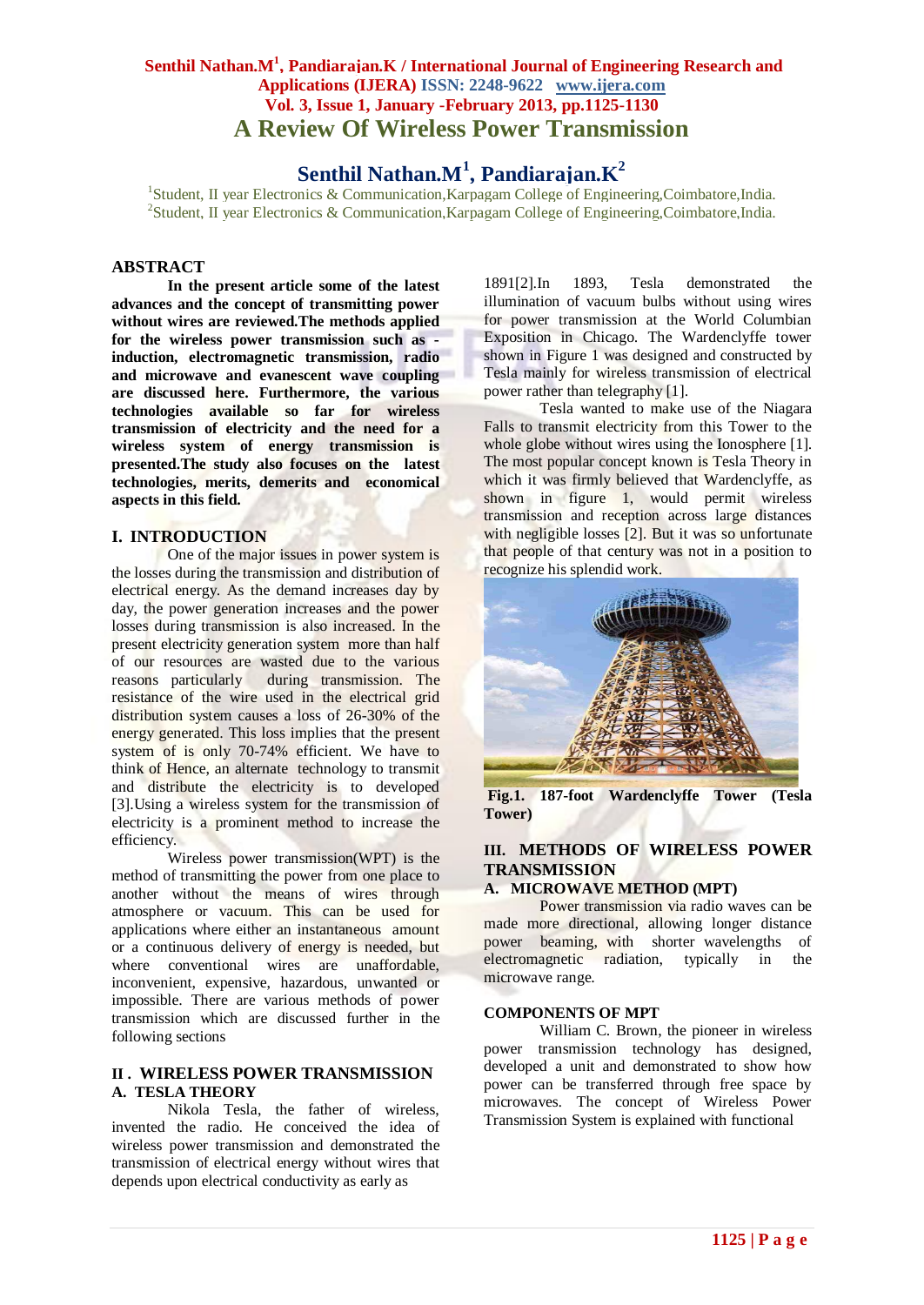

#### **Fig 2. Flow and components of Wireless power System**

block diagram shown in Figure 2 [3]. In the transmission side, the microwave power source generates microwave power and the output power is controlled by electronic control circuits. The wave guide ferrite circulator which protects the microwave source from reflected power is connected with the microwave power source through the Coax Waveguide Adaptor. The tuner matches the impedance between the transmitting antenna and the microwave source. The attenuated signals are then separated based on the direction of signal propagation by Directional Coupler. The transmitting antenna radiates the power uniformly through free space to the rectenna.

In the receiving side, a rectenna receives the transmitted power and converts the microwave power into DC power.The rectifying circuit consists of Schottky barrier diodes which converts the received microwave power into DC power.

#### **B. ELECTROMAGNETIC TRANSMISSION**

Lasers generate phase-coherent electromagnetic radiation at optical and infrared frequencies from external energy sources by preferentially pumping excited states of a "lasant" to create an inversion in the normal distribution of energy states. Photons of specific frequency emitted by stimulated emission enter and are amplified as standing waves in a resonant optical cavity. The most efficient DC-to-laser converters are solid-state laser diodes commercially employed in optic and free-space laser communication [8].Alternatively, direct solar-pumping laser generation has a major advantage over conventional solid state or gas lasers, which rely on the use of electrical energy to generate laser oscillation since the generation of electricity in space implies automatically a system level efficiency loss of roughly 60%. To generate a laser beam by direct solar pumping, solar energy needs to be concentrated before being injected into the laser medium. The required concentration ratio is dependent on the size of the laser medium, the energy absorption ratio and the thermal shock parameter (weakness of the material to internal stress caused by a thermal gradient). But it has many drawbacks such as:

1. Conversion to light, such as with a laser, is moderately inefficient

2. Conversion back into electricity is moderately inefficient, with photovoltaic cells achieving 40%-50% efficiency

3. This method requires a direct line of sight with the target.

However, it is argued that due to recent advances in direct solar pumped lasers,laser-based wireless power transmission concepts should be matured further in order to represent a credible alternative.



 **fig. 3: fully laser powered autonomous rover**.

## **C. INDUCTIVE COUPLING**

Inductive coupling uses magnetic fields that are a natural part of current's movement through wire. When electrical current moves through a wire, it creates a circular magnetic field around the wire. Bending the wire into a coil amplifies the magnetic field. The more the loops the coil makes, the bigger the field will be generated. When the coil of wire is introduced in the magnetic field already generated, the field can induce a current in the wire. In general in inductive coupling method, it consists of two coils of wire which are close enough to each other such that they act like a weakly coupled air-core transformer. Coiling must be tight to achieve high efficiency.



**Fig 4.Induction Coupling Block Diagram**

#### **D. RESONANCE INDUCTIVE COUPLING (EVANESCENT WAVE COUPLING)**

It is a combination of inductive coupling and resonance.Resonance improves the efficiency by tunneling magnetic field to a receiver coil which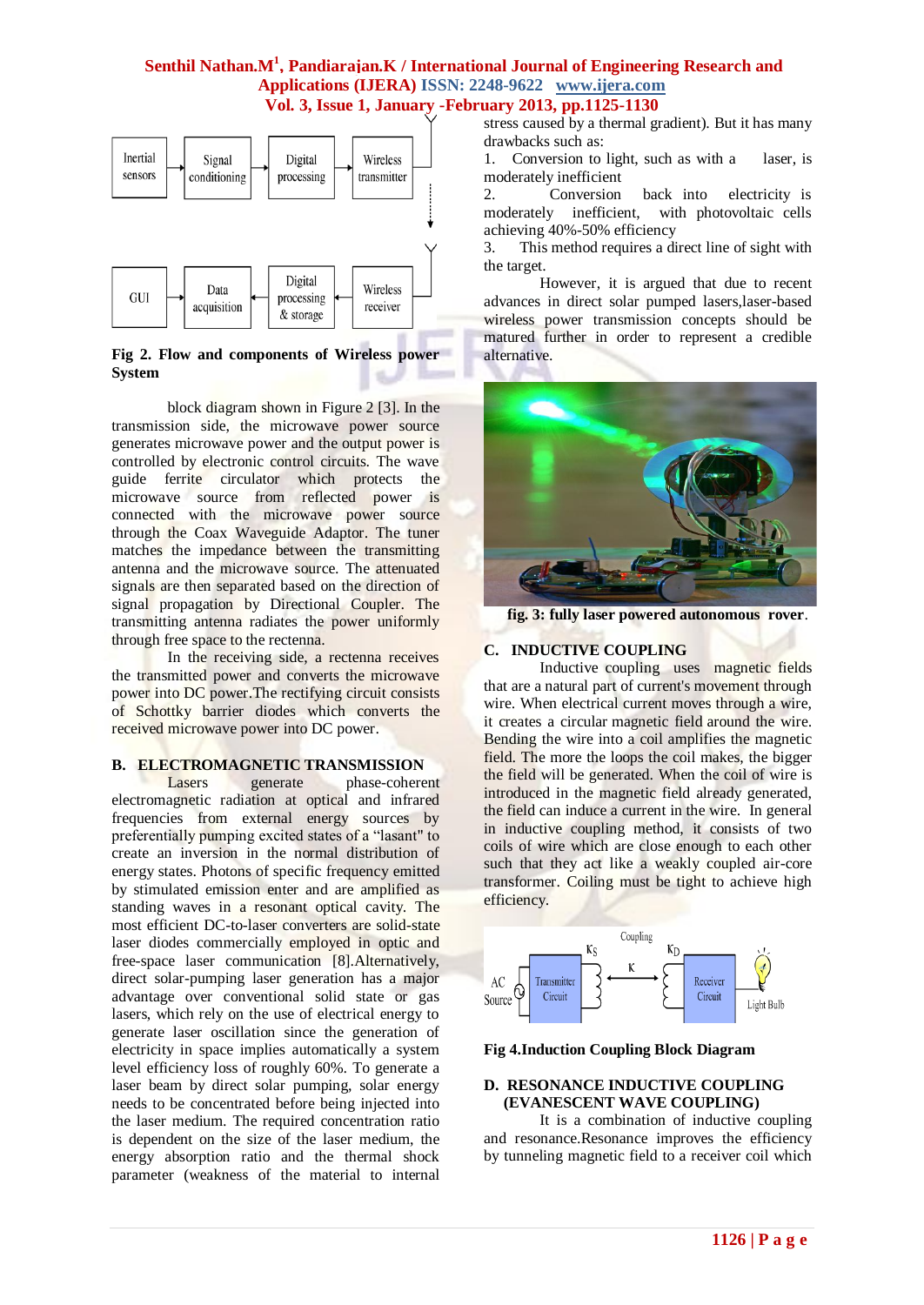resonates at the same frequency.When resonant coupling is used the two inductors are

tuned to a mutual frequency and the input current is modified from sinusoidal to non sinusoidal rectangular or transient waveform so as to drive the system more aggressively.

 A capacitance plate which can hold a charge attaches to each end of the coil. As electricity travels through this coil the coil begins to resonate. Its resonant frequency is a product of the inductance of the coil and the capacitance of the plate [4]. Unlike multiple layer secondary of non-resonant transformer single layer solenoids with closely spaced capacitor plates on each end as shown in figure 5 is used as transmitter and receiver.



#### **Fig.5 Transmitter and receiver [4]**

## **IV. CURRENT TECHNOLOGIES IN THE FIELD OF WPT**

## **A. SOLAR POWER SATELLITES (SPS)**

It is a gigantic satellite designed as an electric power plant orbiting the earth which uses wireless power transmission of space based solar power. The SPS satellites would be put in high earth orbit at geosynchronous location. It consists of mainly three segments; solar energy collector to convert the solar energy electrical energy which can be either photovoltaic cells or solar thermal turbine; a DC-to-microwave converter for which microwave oscillator like klystrons, magnetrons can be used and the transmitiing antenna which transmits the microwaves to the earth's receiving antenna [5].



#### **Figure 6. Solar Power Satellite (SPS) [3].**

The SPS targeted for commercial launch in 2030 is capable of a power output equivalent to a 400-MV thermal plant unit and able to supply electricity at a price similar to that of publicly supplied power [6]. Generating a microwave beam using so many panels requires power transmission technology with high precision phase control at a target level of less than  $10^0$  for economic viability and safety. Mitsubishi Heavy Industries is developing two transmission-control technologies:the position and angle correction (PAC) and parallel methods [6]. In the PAC method, the unique position gap of each panel is estimated by comparing the reaching-phase angle of pilotsignal from Earth,and the microwave beam phase angle is corrected accordingly. In the parallel method, microwave phase modulation occurs at each panel. When the phase-modulated microwave is compared to a reference signal at the rectenna, the resulting phase deviation is equivalent to the modulation frequency output. Based on this principle, the phase deviation for each panel is corrected individually.

#### **B. WITRICITY**

Witricity, standing for wireless electricity, is a term coined by MIT researchers, to describe the ability to provide electricity to remote objects without wires. Witricity is based upon coupled resonant objects to transfer electrical energy between objects without wires. Two objects of the same resonant frequency tend to exchange energy efficiently [7]. A child on a swing is a good example of mechanical resonance**.** According to the theory, one coil can recharge any device that is in range of the coil, as long as the coils have the same resonant frequency.



**Fig. 7 Experiment at MIT for WPT**.

The system developed by MIT uses two copper coils, each a self-resonant system, as shown in fig.7. One of them, attached to the power source which is a sending unit. It fills the surrounding space with a non-radiative magnetic field. The nonradiative field mediates the power exchange with the other, receiving coil, specially designed to "resonate" with the field. With such a design, power transfer still has a limited range. But researches expected that power levels more than sufficient to run a laptop can be transferred over room-sized distances, even when environmental objects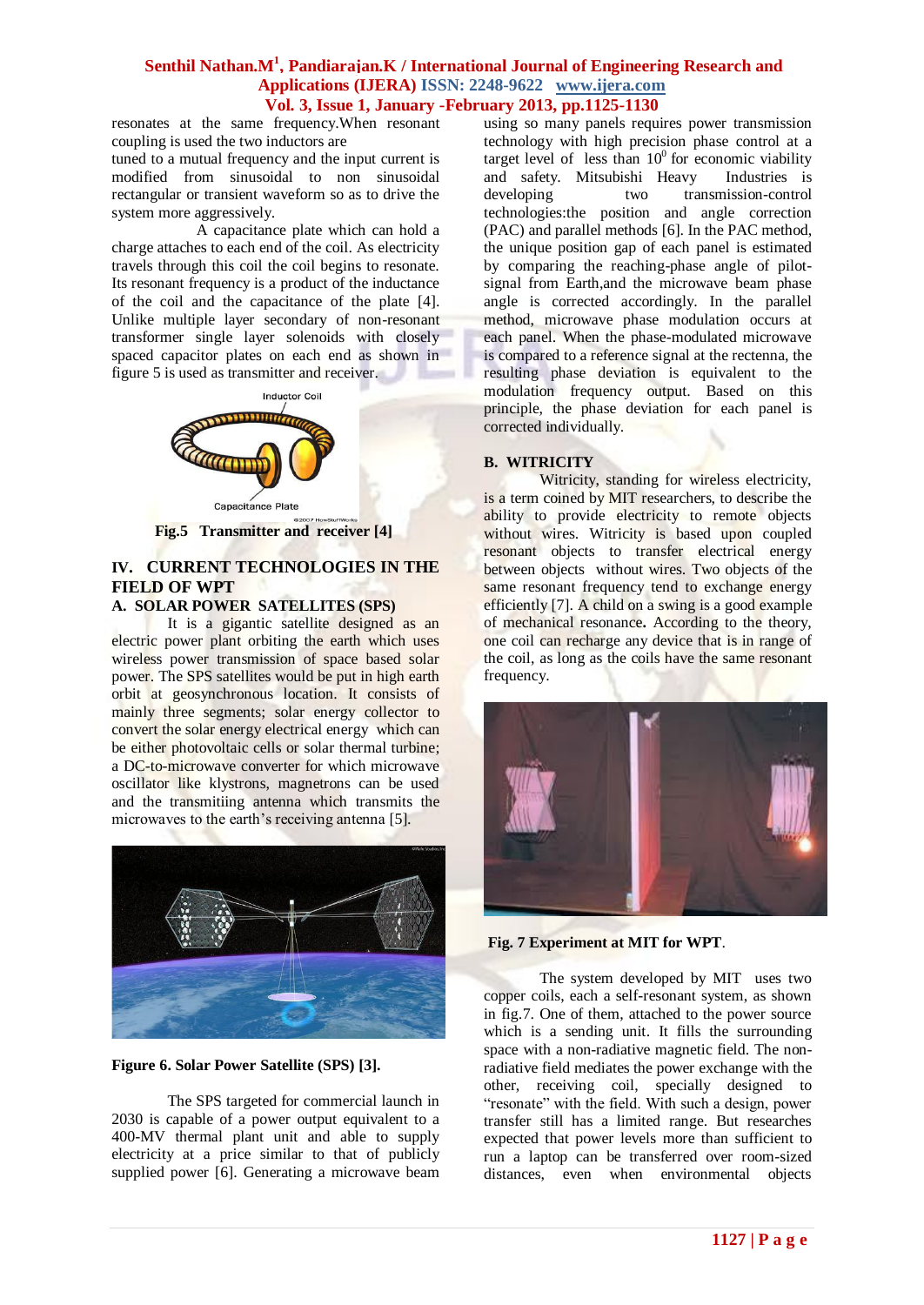completely obstruct the line of sight between the two coils [7].

# **V. RECENT INVENTIONS AND RESEARCHES**

#### **A. IMPLANTABLE BIOMEDICAL APPLICATIONS**

Biomedical implants require a clean and medically safe source of energy to perform the operation. Early implants such as pacemakers sourced their power from small lithium ion battery which had some drawbacks like limited battery life which causes the impracticality, health risks and expense of operating on patients. While this solution allows for the operation of the implantable device without a wire connecting the internal and external circuitry which avoids the usage of lithium ion battery for the implants.

For implanted devices, wireless power and data transmission is preferred to avoid changing battery frequently through surgery so as to reduce the cost and the risks in the surgery. The external power and signal transmission module as shown in Figure.8 transmits the power and data to the implanted devices in the human body through a wireless link of inductive coupling. The implanted devices interact with the targeted tissues and cells for biological prosthesis, health monitoring and advanced biomedical treatment such as pain control, mood regulation and remote microsurgery. These bio-information and operation can be monitored and controlled through a handheld device [9]. Among the technologies used for the wireless power transmission inductive coupling method is the mostly used for the biomedical implantation.

The external power transmission module consists of one power amplifier and a primary inductive coil. The power receiving block of the implanted device consists of the secondary inductive coil, matching network, rectifier and low drop-out regulator. The primary and the secondary coils are designed to have a resonant frequency.The conventional efficiency-boosting technique adds a capacitor  $C_t$  to form the resonance at power carrier frequency. The rectifier is used to convert the differential alternating voltage signal (AC) appearing across the two terminals of secondary coil into a direct voltage signal (DC). To obtain a stable DC supply, one low drop-out voltage regulator (LDO) is followed after the rectifier to provide a regulated DC output to power the entire implanted device [9].



 **Fig. 8 block diagram of wireless biomedical Implantation**

## **B. POWER WITHOUT THE CORD**

Researchers at the Fraunhofer institute for ceramic technologies and systems IKTS in Hermsdorf succeeded in wirelessly transmitting power from a portable transmitter module to a mobile generator module the receiver,shown in figure.9 .The cylindrical shaped transfer module is so small and compact that it can be attached to a belt. The transmitter provides an electric current of over 100 mW and has a range of about 50cm.So that, the receiver can be placed almost anywhere in the body [10].

In the transfer module, a rotating magnet driven by an EC motor generates a magnetic rotator field. A magnetic pellet in the receiver connects to the alternating exterior magnetic field and as a result, is set in rotation itself. The rotational movement is transformed into electricity, thus the power is produced right in the generate module. With magnetic coupling, power can be transported through all non-magnetic materials, such as biological tissue, bones, organs, water, plastic or even a variety of metals. Moreover , the magnetic field produced has no harmful side effects on humans. It does not even heat up tissue.Because the modules available as prototypes are scalable in term of range, size and performance capacity, they can be used for more than medical technology applications. They can also supply power wirelessly to hermetically sealed sensors- such as those inside walls or bridges [10]. With this portable device, we can remotely supply power to implants, medication dosing systems and other medical applications without touching them.



**Fig.9 wireless power transmitter designed by Fraunhofer institute for ceramic technologies [10].**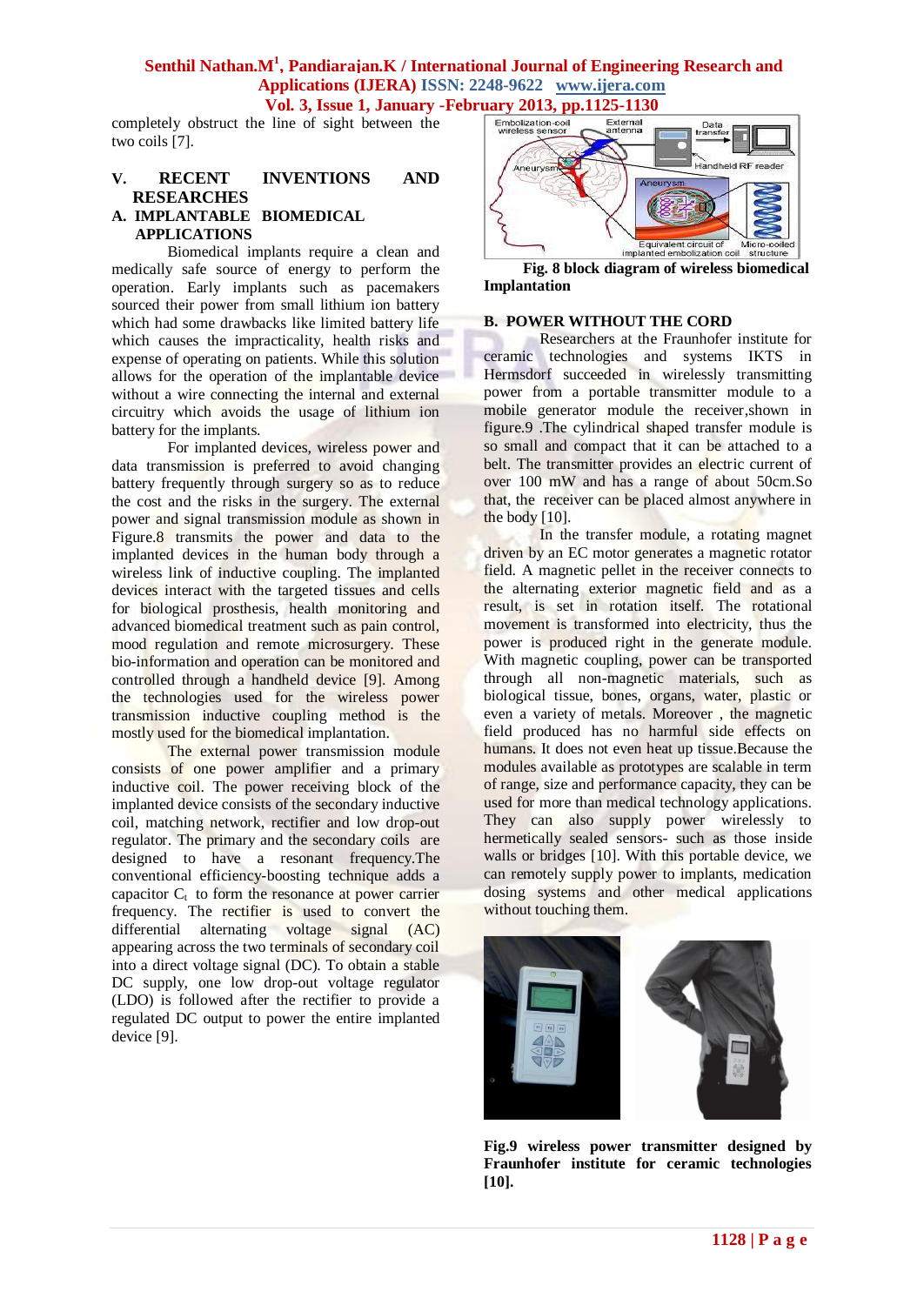## **VI. LATEST EXPERIMENTS A. JAPAN'S EXPERIMENT**

Japan is now planning to perform a kWclass microwave power transmission experiment in the range around 50 m as shown in Figure.10. It will be the first experiment in the world as a high power and long-range microwave transmission experiment with a capability of retro-directive beam control [11].The microwave transmitter consists of 4 individual panels,which are movable to each other to simulate antenna motion in orbit. Each panel, 0.6m x 0.6m, has an array consisting of hundreds of transmitting antennas, receiving antennas for the pilot signal, phase controllers, and power systems. The power level from each panel will be several hundreds of watts, totally one kW level, at 5.8 GHz. The frequency of the local oscillator in each panel is synchronized by a master oscillator. The phase of local oscillator in each panel is adjusted by a Rotating Element Electric Field Vector (REV) method so as that the power at the receiving site gets maximum. In the demonstration experiment , the output dc power will be several hundreds of watts from the rectenna.



**Fig.10 wireless power transmission on ground [11].**

#### **B. MORE EFFICIENT WPT**

In 2007, MIT researchers announced that they had discovered a novel way of transmitting electricity without the use of wires. by which they were able to produce a power of about 60 watts [7]. Now, the researchers have demonstrated that the system's efficiency at transmitting energy improves significantly when it is used to charge multiple devices at the same time [12]. A number of other companies have independently begun to develop similar wireless power systems, including large companies such as microchip maker Intel ® and electronics giant Sony® because this type of wireless power transmission produces a greater power of about 100 watts.

The team that carried out on the recent work- Kurs, Moffat and Soljacic found that when powering two devices at once, which individually could achieve less than 20% efficiency in power transfer, the combined efficiency climbed to more than 30% . the two receiving coils resonate with each other as well as with the transmitting coil, and help to reinforce the strength of the magnetic field. Researchers says that the efficiency should continue to rise as more devices are added, climbing toward a theoretical limit of 100% [12]. The amount of power transmitted in the latest experiment was on the order of 100 watts, but researchers says that is only limited by the amplifier used for the transmitting coil, and easily can be increased.

#### **VII. FUTURE ASPECTS A. SPS RESEARCH IN CHINA**

China's first SPS research started in the late 20th century. In the new millennium, when the energy issue became a constraint on sustainable development in China, the China Academy of Space Technology (CAST) submitted to the government a "Necessity and Feasibility Study Report of SPS" [13]. The CAST SPS research team conceives that there are four imperative sections for SPS development in china:launching approach, in-orbit construction, high efficiency solar conversion and wireless transmission. Except for launch, the other aspects do not seem to be insurmountable issues for China in the upcoming years.

Based on China's SPS scenario, there are 5 steps to achieving the first commercial SPS system. In 2010, CAST will finish the concept design; while the industrial level testing of in-orbit construction and wireless transmissions could be finished in 2020. the first 100kW SPS demonstration at LEO is expected to be finished by 2025; and in 2035, the 100mW SPS will have electric generating capacity. Finally in 2050, the first commercial level SPS system will be in operation at GEO [13].



**Fig.11 China's research on Solar Power Satellites (SPS)**

## **VIII. MERITS AND DEMERITS A. MERITS**

1. It has been predicted that by 2030, the world needs 30TW power from renewable energy sources and solar energy alone has the capability of producing around 600TW. The levels of  $CO<sub>2</sub>$  gas emission can be minimized and brought under control. Thus the problem of global warming will be solved to a great extent.